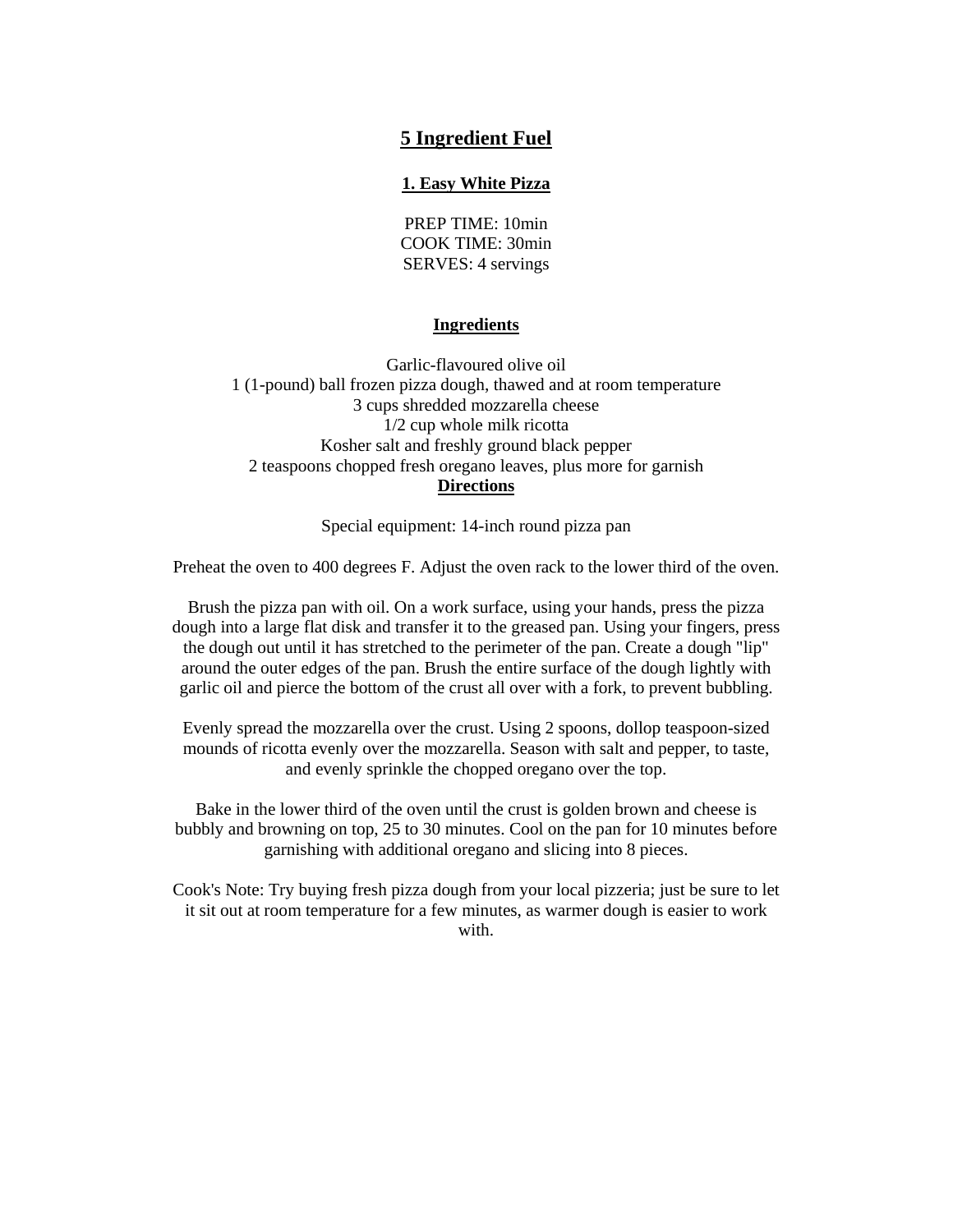# **2. Caesar Salad with "Crusty" Croutons**

PREP TIME: 10min COOK TIME: 10min SERVES: 4 servings

#### **Ingredients**

1/2 cup garlic-flavoured olive oil, divided, plus more as needed 1/2 cup grated Parmesan, divided, plus more as desired 4 ounces frozen pizza crust, thawed 1/2 lemon, juiced 1 medium head romaine, chopped, rinsed, and dried Kosher salt and freshly ground black pepper

### **Directions**

Put 1/4 cup of oil in a medium skillet over medium-high heat and heat until hot but not smoking. Add 1/4 cup of the cheese to a medium bowl and set aside.

Brush a work surface with a little oil and press the dough into a rectangle about 1/4 inch thick. Cut the dough into thin strips, about 1/4-inch wide. When the oil is hot, using kitchen scissors, carefully hold the dough strips, 2 at a time, over the pan and snip off 1/4-inch pieces, letting them gently fall into the hot oil (this may take several batches). Shallow-fry the dough pieces, tossing frequently with a slotted spoon, Chinese strainer or tongs, until golden brown, 3 to 4 minutes. Transfer the croutons to the bowl with the cheese and toss to coat. Continue frying and dredging the dough in the cheese until all the dough is used.

When ready to serve, add the romaine to a large bowl, drizzle with lemon juice and add the remaining 1/4 cup oil. Season with salt and pepper, to taste and toss well to evenly coat the lettuce. Add the remaining 1/4 cup of cheese and the croutons and toss well until combined.

Transfer to a serving platter and top with additional cheese, if desired.

# **3. Mini Strawberry Mascarpone Tarts**

PREP TIME: 10min COOK TIME: 25min SERVES: 12 Mini Tarts